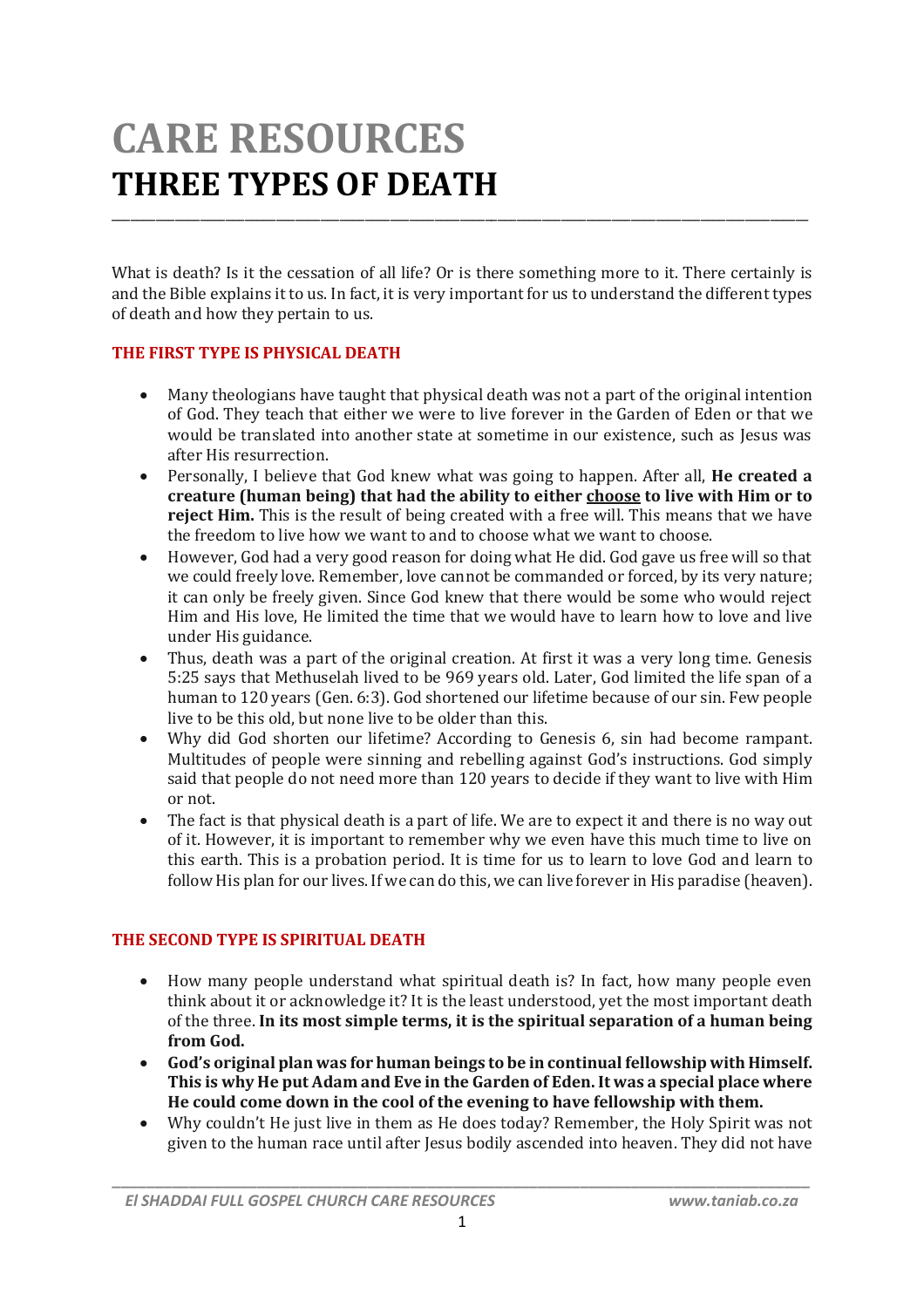this privilege of having God (the Holy Spirit) living in them. It was a physical experience for them. They met God in the Garden each evening.

- What happened? Read Genesis 3. This is the story of how Satan (as the serpent) tricked Adam and Eve into sinning against God. **This sin was rebelling against God by doing what they thought was best instead of following the instructions of God**. By doing this they destroyed the harmony that was the norm in the Garden of Eden.
- Because of this action, they were cast out of the Garden and made to live in the rest of the world. Why is this important? The Garden of Eden was a place of harmony that God could enter into and communicate with His creation. The rest of the world was full of disharmony. Where all this disharmony came from is a matter for the Theologians to discuss.
- **The problem was that they are now separated from the fellowship of God. This was not only physically but spiritually.** They are now on their own. Yes, they can still talk to God, but they cannot have the intimate fellowship with Him that they did have. This was not to happen again until after Jesus came and then ascended back into heaven.
- The only exception to this was when the Holy Spirit temporarily filled various prophets and gave them special information for His people. We can read about these times throughout the Old Testament.
- It was after Jesus bodily ascended into heaven that He sent the Holy Spirit to us. The Holy Spirit has the ability to live within everyone who has accepted Jesus Christ as their Lord and Saviour.
- **The important point is that spiritual death is when we refuse to seek out and have fellowship with God. It is when we think that we do not need God. But spiritual death can be defeated. Keep reading.**

## **THE THIRD TYPE IS ETERNAL DEATH**

- **Spiritual death is what can, and often does, lead to eternal death. It is simply the fact that if we physically die while we are separated from God, that condition will be permanent, it will last for all eternity.** The truth is that if we do not want to live with, and in, God's presence while we are on this earth, God will not force us to live with Him forever.
- Remember, God created us as free creatures. We are free to determine our own destiny. God will never take that freedom away from us, even if it means being separated from Him forever.
- So, what happens if we are separated from God forever? Well, in the spiritual world, there are only two places. One is where God is and the other is where God is not. What is this place where God is not? Well, it was created for Lucifer (Satan) and all the angels that followed him in his rebellion against God. God had to have a place to put them, since they were destroying the harmony of paradise (heaven).
- So God created a place where all of the rebellious angels could be held for all eternity. God's presence would not be there.
- So, what happens to all the humans that have chosen to not live with God? There is only one place where they can go and that is the same place that God created to keep all the rebellious angels. You do not want to go there.

## **GOD'S REMEDY FOR THE SECOND TWO TYPES**

 How do we defeat spiritual death, and thus, eternal death? We cannot escape physical death, but we can escape spiritual death. All we must do is to accept Jesus as the Lord of

*\_\_\_\_\_\_\_\_\_\_\_\_\_\_\_\_\_\_\_\_\_\_\_\_\_\_\_\_\_\_\_\_\_\_\_\_\_\_\_\_\_\_\_\_\_\_\_\_\_\_\_\_\_\_\_\_\_\_\_\_\_\_\_\_\_\_\_\_\_\_\_\_\_\_\_\_\_\_\_\_\_\_*